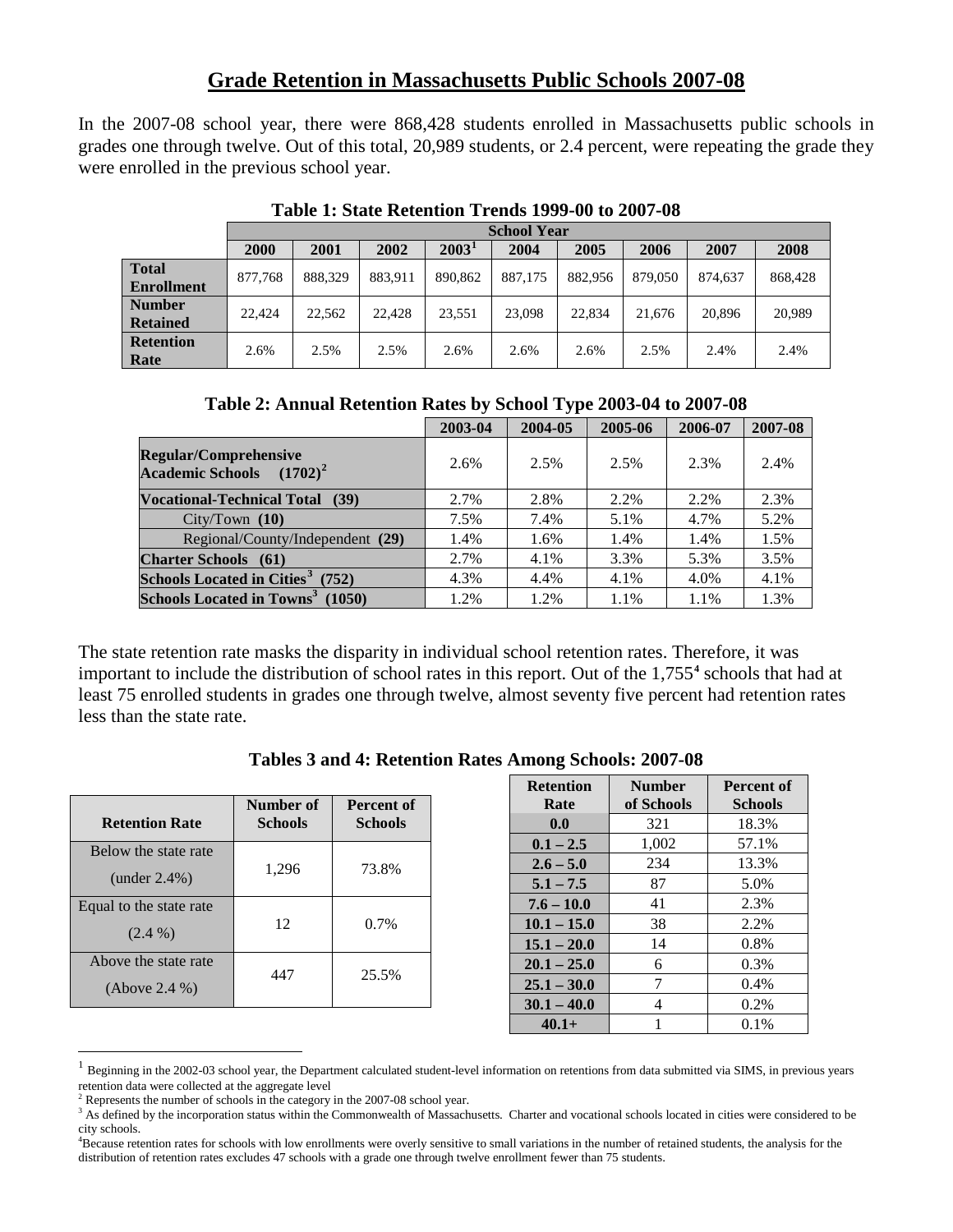# **Annual Retention Data for Selected Demographics: 2007-08**

| <b>Grade</b>            | <b>Total 1-12</b><br><b>Enrollment</b> | <b>Number</b><br><b>Retained</b> | <b>Retention</b><br>Rate | Percent of all<br>2007-08<br><b>Retentions</b> |
|-------------------------|----------------------------------------|----------------------------------|--------------------------|------------------------------------------------|
| $\mathbf{1}$            | 71,066                                 | 2,352                            | 3.3%                     | 11.2%                                          |
| $\overline{2}$          | 70,786                                 | 1,195                            | 1.7%                     | 5.7%                                           |
| 3                       | 70,495                                 | 820                              | 1.2%                     | 3.9%                                           |
| $\overline{\mathbf{4}}$ | 71,439                                 | 507                              | 0.7%                     | 2.4%                                           |
| 5                       | 70,721                                 | 366                              | 0.5%                     | 1.7%                                           |
| 6                       | 71,581                                 | 789                              | 1.1%                     | 3.8%                                           |
| 7                       | 73,097                                 | 1,058                            | 1.4%                     | 5.0%                                           |
| 8                       | 73,306                                 | 871                              | 1.2%                     | 4.1%                                           |
| 9                       | 79,558                                 | 6,076                            | 7.6%                     | 28.9%                                          |
| <b>10</b>               | 75,371                                 | 2,879                            | 3.8%                     | 13.7%                                          |
| 11                      | 72,278                                 | 2,285                            | 3.2%                     | 10.9%                                          |
| 12                      | 68,730                                 | 1,791                            | 2.6%                     | 8.5%                                           |

**Table 5: Retention Data by Grade**

**Table 6: Retention Rates by Race/Ethnicity and Grade**

|                         | <b>Race/Ethnicity</b> |              |                 |                                        |                           |                                  |         |
|-------------------------|-----------------------|--------------|-----------------|----------------------------------------|---------------------------|----------------------------------|---------|
| <b>Grade</b>            | Asian                 | <b>Black</b> | <b>Hispanic</b> | Multi-Race,<br>Non-<br><b>Hispanic</b> | <b>Native</b><br>American | <b>Native</b><br><b>Hawaiian</b> | White   |
| $\mathbf{1}$            | $0.0\%$               | $6.5\%$      | 7.1%            | 4.1%                                   | 7.7%                      | 1.5%                             | 2.2%    |
| $\overline{2}$          | 0.9%                  | 3.6%         | 3.4%            | 1.6%                                   | 3.7%                      | $0.0\%$                          | 1.2%    |
| 3                       | 0.4%                  | 2.7%         | 2.5%            | 1.6%                                   | 1.9%                      | 0.0%                             | 0.7%    |
| $\overline{\mathbf{4}}$ | 0.5%                  | 1.7%         | 1.5%            | 0.7%                                   | $0.5\%$                   | $0.0\%$                          | 0.5%    |
| 5                       | 0.4%                  | 1.2%         | 1.0%            | 0.7%                                   | $0.5\%$                   | $0.0\%$                          | 0.4%    |
| 6                       | $0.6\%$               | 3.5%         | 2.7%            | 0.3%                                   | 2.4%                      | 2.7%                             | $0.6\%$ |
| $\overline{7}$          | 0.8%                  | 0.5%         | 3.6%            | 0.8%                                   | 3.7%                      | 2.5%                             | 0.8%    |
| 8                       | 0.9%                  | 2.6%         | 2.6%            | 1.2%                                   | 1.4%                      | 1.6%                             | 0.8%    |
| $\boldsymbol{9}$        | 6.0%                  | 15.7%        | 16.2%           | 8.1%                                   | 9.7%                      | 15.2%                            | 4.7%    |
| 10                      | 3.0%                  | 8.2%         | 9.3%            | 4.1%                                   | 6.9%                      | 2.1%                             | 2.4%    |
| 11                      | 2.4%                  | 6.9%         | 9.0%            | 7.1%                                   | 4.7%                      | 7.2%                             | 2.1%    |
| 12                      | 2.4%                  | 6.4%         | 5.4%            | 2.5%                                   | 5.2%                      | 1.4%                             | 1.6%    |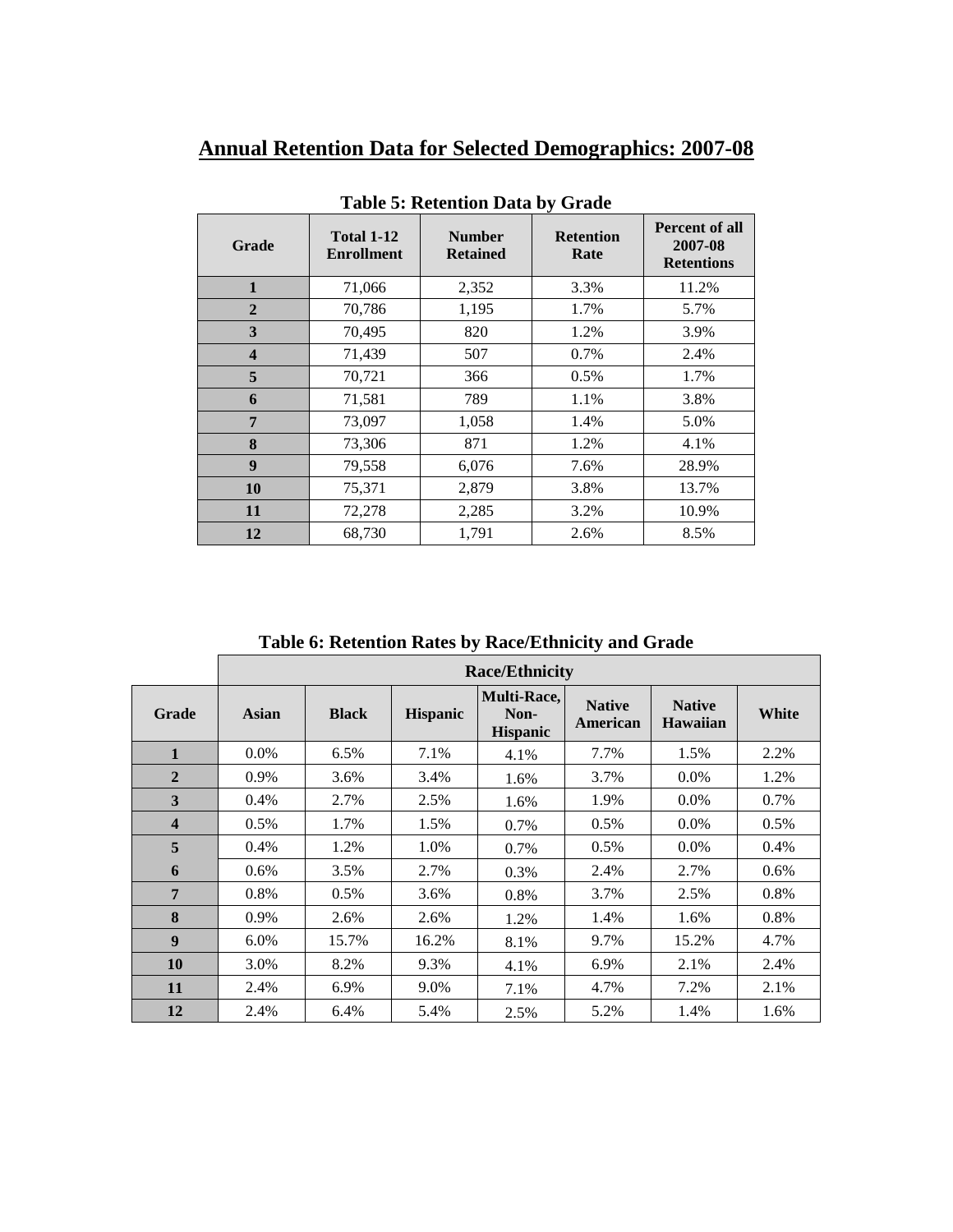## **Retention Rate Trend Analysis**

|                         | <b>School Year</b> |         |         |         |         |  |  |
|-------------------------|--------------------|---------|---------|---------|---------|--|--|
| Grade                   | 2003-04            | 2004-05 | 2005-06 | 2006-07 | 2007-08 |  |  |
| $\mathbf{1}$            | 4.1%               | 3.8%    | 3.8%    | 3.5%    | 3.3%    |  |  |
| $\overline{2}$          | 1.9%               | 1.7%    | 1.8%    | 1.7%    | 1.7%    |  |  |
| 3                       | 1.6%               | 1.5%    | 1.2%    | 1.1%    | 1.2%    |  |  |
| $\overline{\mathbf{4}}$ | 0.8%               | 0.7%    | $0.6\%$ | 0.7%    | 0.7%    |  |  |
| 5                       | $0.6\%$            | $0.6\%$ | 0.5%    | $0.6\%$ | $0.5\%$ |  |  |
| 6                       | 1.0%               | 1.2%    | 1.2%    | 1.0%    | 1.1%    |  |  |
| 7                       | 1.8%               | 1.7%    | 1.4%    | 1.4%    | 1.4%    |  |  |
| 8                       | 1.4%               | 1.3%    | 1.2%    | 1.1%    | 1.2%    |  |  |
| 9                       | 8.0%               | 8.1%    | 7.9%    | 7.9%    | 7.6%    |  |  |
| <b>10</b>               | 4.2%               | 4.2%    | 3.9%    | 3.8%    | 3.8%    |  |  |
| 11                      | 3.1%               | 3.2%    | 2.9%    | 2.9%    | 3.2%    |  |  |
| 12                      | 2.1%               | 2.2%    | 2.5%    | 2.2%    | 2.6%    |  |  |

### **Table 7: Retention Rates by Grade: 2003-04 to 2007-08**

**Table 8: Retention Rates by Race/Ethnicity[5](#page-2-0) : 2003-04 to 2007-08**

|                                            | <b>School Year</b> |         |         |         |         |  |
|--------------------------------------------|--------------------|---------|---------|---------|---------|--|
| <b>Race/Ethnicity</b>                      | 2003-04            | 2004-05 | 2005-06 | 2006-07 | 2007-08 |  |
| Asian                                      | 2.4%               | 2.3%    | 1.9%    | 1.7%    | 1.7%    |  |
| <b>Black</b>                               | 5.8%               | 5.9%    | 5.6%    | 5.5%    | 5.5%    |  |
| <b>Hispanic</b>                            | 5.9%               | 6.0%    | 5.7%    | 5.3%    | 5.4%    |  |
| <b>Multi-Race, Non-</b><br><b>Hispanic</b> | -                  | -       | 2.3%    | 2.3%    | 2.5%    |  |
| <b>Native American</b>                     | 3.6%               | 3.3%    | 3.7%    | 2.9%    | 4.3%    |  |
| <b>Native Hawaiian</b>                     | ۰                  |         | 4.4%    | 1.4%    | 2.8%    |  |
| White                                      | 1.7%               | 1.7%    | 1.6%    | 1.5%    | 1.5%    |  |

**Table 9: Retention Rates by Gender: 2003-04 to 2007-08**

|               | <b>School Year</b> |         |         |         |         |  |
|---------------|--------------------|---------|---------|---------|---------|--|
|               | 2003-04            | 2004-05 | 2005-06 | 2006-07 | 2007-08 |  |
| <b>Female</b> | 2.1%               | 2.1%    | 2.0%    | 1.9%    | 2.0%    |  |
| <b>Male</b>   | 3.1%               | 3.0%    | 2.9%    | 2.8%    | 2.8%    |  |

<span id="page-2-0"></span> <sup>5</sup> <sup>5</sup>In compliance with the federal Office of Management and Budget standards for classifications of federal data on race and ethnicity, the Department's race/ethnicity reporting codes changed to reflect seven race/ethnicity categories instead of five in the 2005-06 school year. The revised codes enable agencies to select one or more races when reporting student information.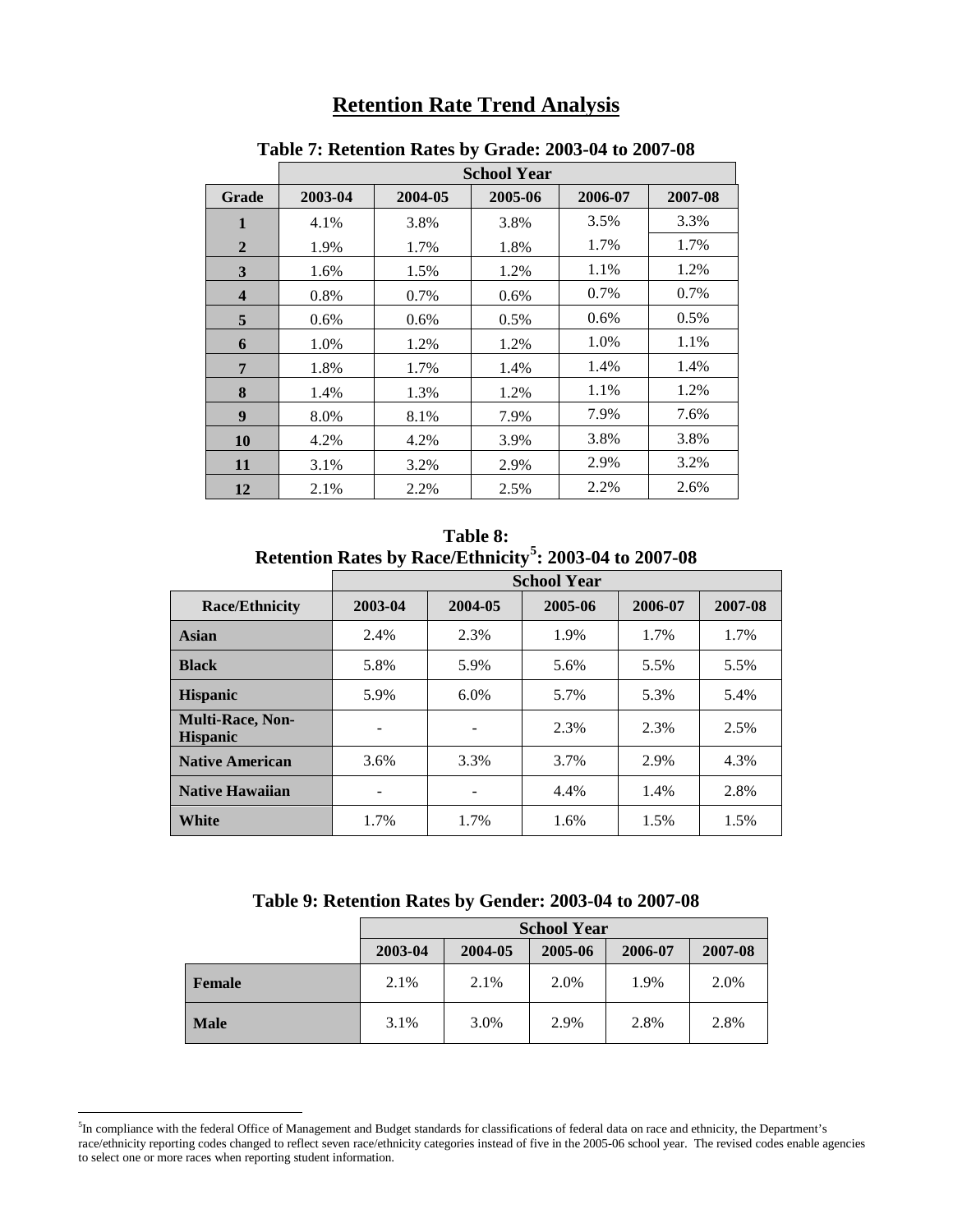|                      |                                                 |         |         | <b>School Year</b> |         |         |
|----------------------|-------------------------------------------------|---------|---------|--------------------|---------|---------|
|                      |                                                 | 2003-04 | 2004-05 | 2005-06            | 2006-07 | 2007-08 |
| Low<br>Income        | <b>Non-Low-Income</b>                           | 1.7%    | 1.6%    | 1.5%               | 1.5%    | 1.5%    |
|                      | <b>Low-Income</b>                               | 5.0%    | 5.2%    | 4.8%               | 4.6%    | 4.6%    |
| Limited<br>English   | <b>Non-Limited English</b><br><b>Proficient</b> | 2.4%    | 2.4%    | 2.3%               | 2.2%    | 2.3%    |
| Proficient           | <b>Limited English</b><br><b>Proficient</b>     | 5.7%    | 6.3%    | 5.7%               | 5.0%    | 5.0%    |
|                      | <b>General Education</b>                        | 2.2%    | 2.1%    | 2.1%               | 2.0%    | 2.0%    |
| Special<br>Education | <b>Special Education</b>                        | 5.1%    | 5.2%    | 4.7%               | 4.5%    | 4.5%    |

**Table 10: Retention Rates by Special Populations 2003-04 to 2007-08**

## **Retention and the Massachusetts Comprehensive Assessment System (MCAS)**

### **Competency Determination**

For the classes of 2003-2009, the Department required students to meet or exceed the "Needs Improvement" threshold of the ELA and Mathematics sections of the grade ten MCAS to receive a Competency Determination (CD) in order to graduate from high school with a diploma. For the report this standard applies to the classes of 2008 (grade twelve) and 2009 (grade eleven).

Please note beginning with the class of 2010 (grade ten) students must meet or exceed the "Proficient" threshold in ELA and Mathematics or score "Needs Improvement" and fulfill the requirements of an Educational Proficiency Plan to earn a CD. In addition, students must meet or exceed the "Needs Improvement" threshold in one of the Science and Technology/Engineering exams. Students retained in grade ten are required to meet the class of 2010 CD requirements and due to the increased standards for retained tenth grade students the analysis was not included in this report.

Students who did not obtain a CD had the opportunity to pass through re-test opportunities before their scheduled graduation date. In grades eleven and twelve, a higher percentage of students retained in the 2007-08 school year had earned a CD by the end of the 2007-08 school year (the year the students are repeating a grade) compared to the end of the 2006-07 school year.

| <b>Table 11: Retained Students and CD Attainment Rates</b> |  |  |  |  |
|------------------------------------------------------------|--|--|--|--|
|------------------------------------------------------------|--|--|--|--|

|       | With a CD |         |  |  |  |
|-------|-----------|---------|--|--|--|
| Grade | 2006-07   | 2007-08 |  |  |  |
| 11    | 69.4%     | 79.7%   |  |  |  |
| 12    | 67.2%     | 74.0%   |  |  |  |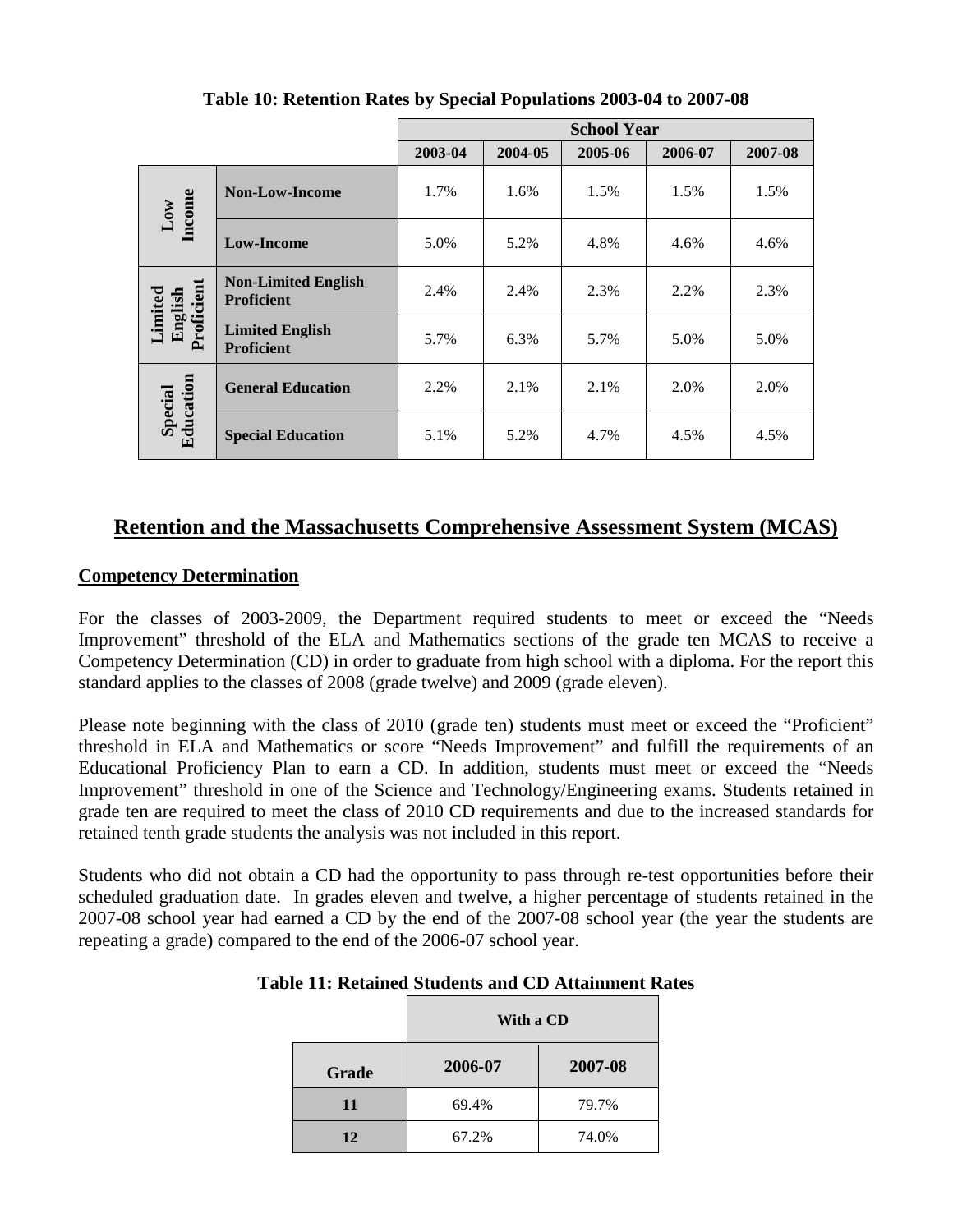### **Reading/ English Language Arts (ELA)**

Across all grade levels, excluding grade ten $<sup>6</sup>$  $<sup>6</sup>$  $<sup>6</sup>$  that the Reading/ELA tests were administered in both 2007</sup> and  $2008^7$  $2008^7$ :

- *29.7 percent received a higher performance level in 2008 than 2007*
- *8.9 percent received a lower performance level in 2008 than 2007*
- *61.4 percent received the same performance level in both the 2008 and 2007 school years*

|         |                                    | 2007-08             |                   |                             |                |
|---------|------------------------------------|---------------------|-------------------|-----------------------------|----------------|
|         |                                    | <b>Proficient +</b> | <b>Proficient</b> | <b>Needs</b><br>Improvement | <b>Warning</b> |
|         | <b>Proficient</b> +                | $0.0\%$             | 0.4%              | 0.6%                        | 0.0%           |
|         | Proficient                         | 1.4%                | 3.1%              | 1.0%                        | 0.0%           |
| فا<br>3 | <b>Needs</b><br>$\sim$ Improvement | 0.2%                | 12.2%             | 27.1%                       | 4.3%           |
|         | <b>Warning</b>                     | 0.4%                | 3.3%              | 20.2%                       | 25.6%          |

## **Table 12: Grade 3 Reading**

 $(N = 484)$ 

## **Table 13: Grade 4 ELA**

|       |                                    |                 | 2007-08           |                             |                |  |  |
|-------|------------------------------------|-----------------|-------------------|-----------------------------|----------------|--|--|
|       |                                    | <b>Advanced</b> | <b>Proficient</b> | <b>Needs</b><br>Improvement | <b>Warning</b> |  |  |
| 2006- | <b>Advanced</b>                    | $0.0\%$         | $0.0\%$           | $0.0\%$                     | $0.0\%$        |  |  |
|       | $\mathbf{S}$ Proficient            | 0.7%            | 2.1%              | 2.4%                        | $0.0\%$        |  |  |
|       | <b>Needs</b><br><b>Improvement</b> | 0.3%            | 5.2%              | 30.0%                       | 2.4%           |  |  |
|       | <b>Warning</b>                     | 0.3%            | 2.1%              | 26.5%                       | 27.9%          |  |  |

## **Table 14: Grade 5 ELA**

 $(N = 218)$ 

|  |                                                        | 2007-08         |                   |                             |                |  |
|--|--------------------------------------------------------|-----------------|-------------------|-----------------------------|----------------|--|
|  |                                                        | <b>Advanced</b> | <b>Proficient</b> | <b>Needs</b><br>Improvement | <b>Warning</b> |  |
|  | <b>Advanced</b>                                        | $0.0\%$         | $0.0\%$           | 0.0%                        | $0.0\%$        |  |
|  | $\mathsf{S}\$ Proficient                               | 0.5%            | 2.7%              | 3.7%                        | $0.0\%$        |  |
|  | $\frac{1}{\infty}$ Needs<br>$\tilde{\sim}$ Improvement | 0.5%            | 9.6%              | 27.1%                       | 3.2%           |  |
|  | <b>Warning</b>                                         | $0.0\%$         | 2.3%              | 14.7%                       | 29.8%          |  |

<span id="page-4-0"></span><sup>&</sup>lt;sup>6</sup> The Department does not require retained grade ten students to take the regular administration of the MCAS for the year they are retained. Therefore, grade ten MCAS results are not included in this section of the repor

<span id="page-4-1"></span>In both subject areas for a retained student's MCAS performance level to be compared in both years, the student's grade for the October 1st reporting period must be the same as the grade that the student was assessed in both 2007 and 2008 school years Students without MCAS performance levels results could be due to a number of factors including: the student was promoted to a higher grade after the October 1<sup>st</sup> 2008 reporting period, the student transferred to an out of state or private school, or the student did not take the exam.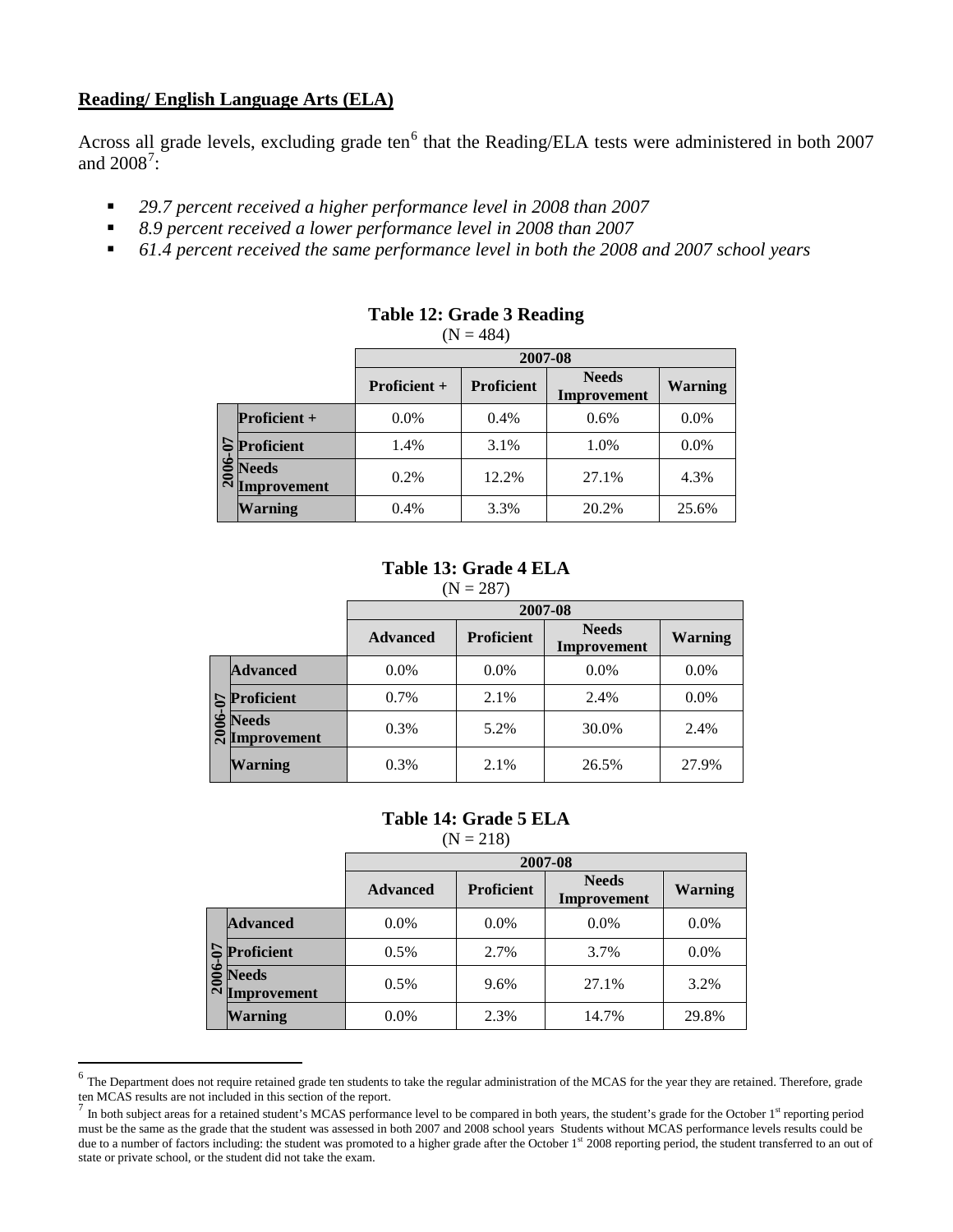|       |                             | $(1N = 500)$    |                   |                             |                |  |
|-------|-----------------------------|-----------------|-------------------|-----------------------------|----------------|--|
|       |                             |                 |                   | 2007-08                     |                |  |
|       |                             | <b>Advanced</b> | <b>Proficient</b> | <b>Needs</b><br>Improvement | <b>Warning</b> |  |
| $-07$ | <b>Advanced</b>             | $0.0\%$         | 0.2%              | $0.0\%$                     | $0.0\%$        |  |
|       | Proficient                  | 1.3%            | 9.1%              | 2.5%                        | 0.5%           |  |
|       | <b>Needs</b><br>Improvement | 0.4%            | 14.6%             | 28.9%                       | 5.2%           |  |
|       | <b>Warning</b>              | $0.0\%$         | 1.3%              | 14.3%                       | 21.8%          |  |

#### **Table 15: Grade 6 ELA**  $(N - 560)$

### **Table 16: Grade 7 ELA**  $(N = 778)$

|              |                             |                 | 2007-08           |                             |                |  |
|--------------|-----------------------------|-----------------|-------------------|-----------------------------|----------------|--|
|              |                             | <b>Advanced</b> | <b>Proficient</b> | <b>Needs</b><br>Improvement | <b>Warning</b> |  |
| $\mathbf{C}$ | <b>Advanced</b>             | 0.1%            | 0.1%              | $0.0\%$                     | $0.0\%$        |  |
|              | Proficient                  | 0.1%            | 17.1%             | 5.8%                        | 0.0%           |  |
|              | <b>Needs</b><br>Improvement | 1.4%            | 12.5%             | 28.7%                       | 5.8%           |  |
|              | <b>Warning</b>              | $0.0\%$         | 0.8%              | 9.9%                        | 17.7%          |  |

# **Table 17: Grade 8 ELA**

 $(N = 597)$ 

|       |                             | 2007-08         |                   |                             |                |  |
|-------|-----------------------------|-----------------|-------------------|-----------------------------|----------------|--|
|       |                             | <b>Advanced</b> | <b>Proficient</b> | <b>Needs</b><br>Improvement | <b>Warning</b> |  |
|       | <b>Advanced</b>             | 0.2%            | 0.0%              | 0.0%                        | $0.0\%$        |  |
| 5     | Proficient                  | 1.0%            | 26.6%             | 5.7%                        | 1.2%           |  |
| 2006- | <b>Needs</b><br>Improvement | $0.0\%$         | 13.2%             | 21.9%                       | 3.5%           |  |
|       | <b>Warning</b>              | $0.0\%$         | 1.5               | 8.4%                        | 16.8%          |  |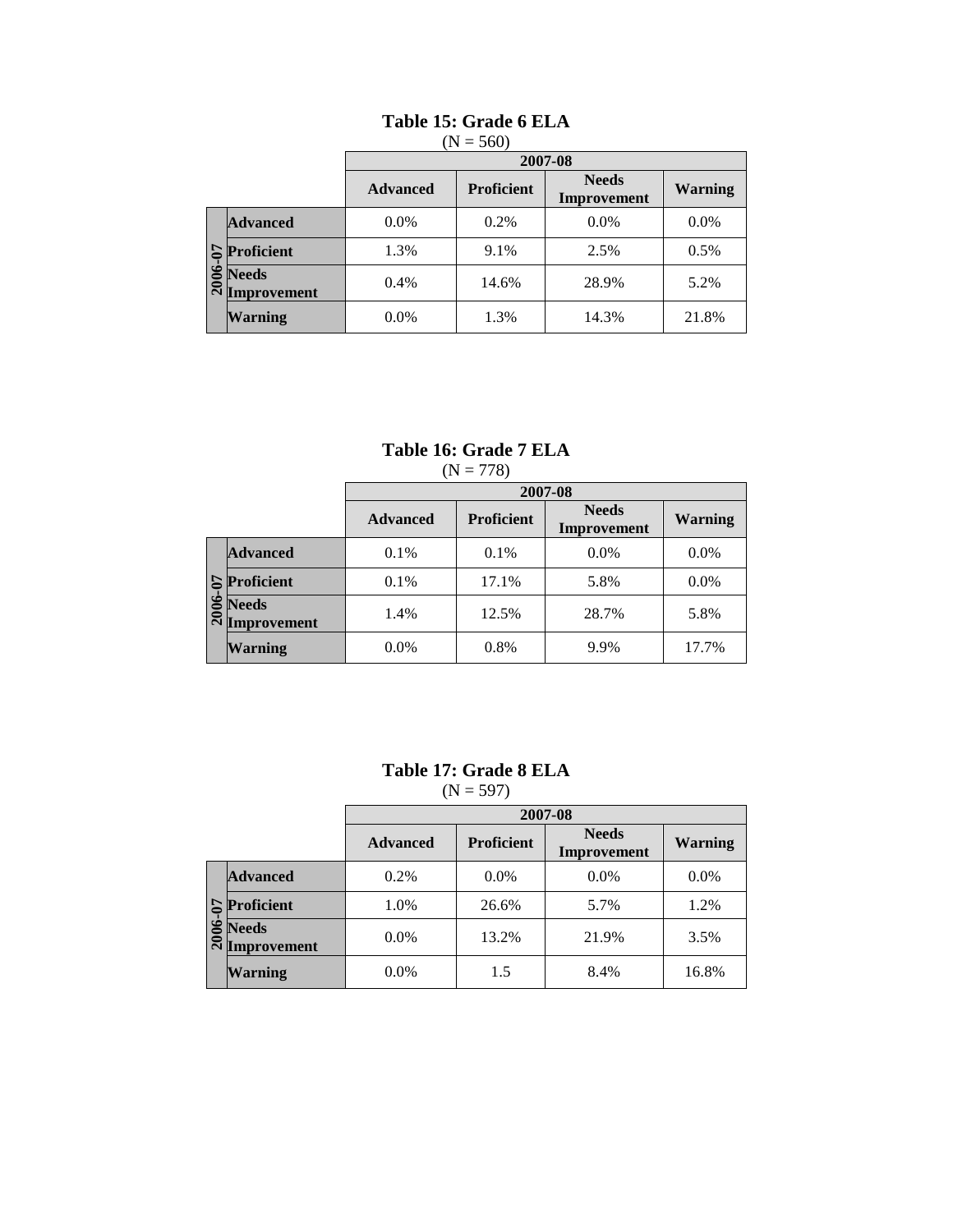## **Mathematics**

Across all grade levels, excluding grade ten that the Mathematics tests were administered in both 2007 and 2008:

- *35.8 percent received a higher performance level in 2008 than 2007*
- *3.5 percent received a lower performance level in 2008 than 2007*
- *60.6 percent received the same performance level in both the 2008 and 2007 school years*

|    |                                             | 2007-08             |                   |                             |                |  |
|----|---------------------------------------------|---------------------|-------------------|-----------------------------|----------------|--|
|    |                                             | <b>Proficient +</b> | <b>Proficient</b> | <b>Needs</b><br>Improvement | <b>Warning</b> |  |
|    | <b>Proficient</b> $+$                       | 0.2%                | $0.0\%$           | $0.0\%$                     | $0.0\%$        |  |
| 5  | <b>Proficient</b>                           | 3.2%                | 3.4%              | 1.4%                        | 0.2%           |  |
| خە | <b>Needs</b><br>$\sum_{k=1}^{\infty}$ Needs | 3.2%                | 10.9%             | 7.7%                        | 0.8%           |  |
|    | <b>Warning</b>                              | 1.4%                | 11.3%             | 29.3%                       | 26.9%          |  |

## **Table 18: Grade 3 Mathematics**

 $(N = 495)$ 

### **Table 19: Grade 4 Mathematics**

|                |                                    |                 | 2007-08           |                             |                |  |
|----------------|------------------------------------|-----------------|-------------------|-----------------------------|----------------|--|
|                |                                    | <b>Advanced</b> | <b>Proficient</b> | <b>Needs</b><br>Improvement | <b>Warning</b> |  |
|                | <b>Advanced</b>                    | 0.3%            | 0.7%              | $0.0\%$                     | $0.0\%$        |  |
|                | Proficient                         | 1.0%            | 0.3%              | 0.3%                        | $0.0\%$        |  |
| $\overline{N}$ | <b>Needs</b><br><b>Improvement</b> | 1.7%            | 8.7%              | 19.7%                       | 3.1%           |  |
|                | <b>Warning</b>                     | $0.0\%$         | 4.2%              | 30.4%                       | 29.4%          |  |

### **Table 20: Grade 5 Mathematics**

 $(N = 219)$ 

|                             | 2007-08         |                   |                             |                |
|-----------------------------|-----------------|-------------------|-----------------------------|----------------|
|                             | <b>Advanced</b> | <b>Proficient</b> | <b>Needs</b><br>Improvement | <b>Warning</b> |
| <b>Advanced</b>             | 0.5%            | $0.0\%$           | $0.0\%$                     | $0.0\%$        |
| Proficient                  | 1.4%            | 2.7%              | $0.9\%$                     | $0.0\%$        |
| <b>Needs</b><br>Improvement | 2.3%            | 9.6%              | 8.2%                        | 2.3%           |
| <b>Warning</b>              | $0.0\%$         | 2.3%              | 22.8%                       | 47.0%          |